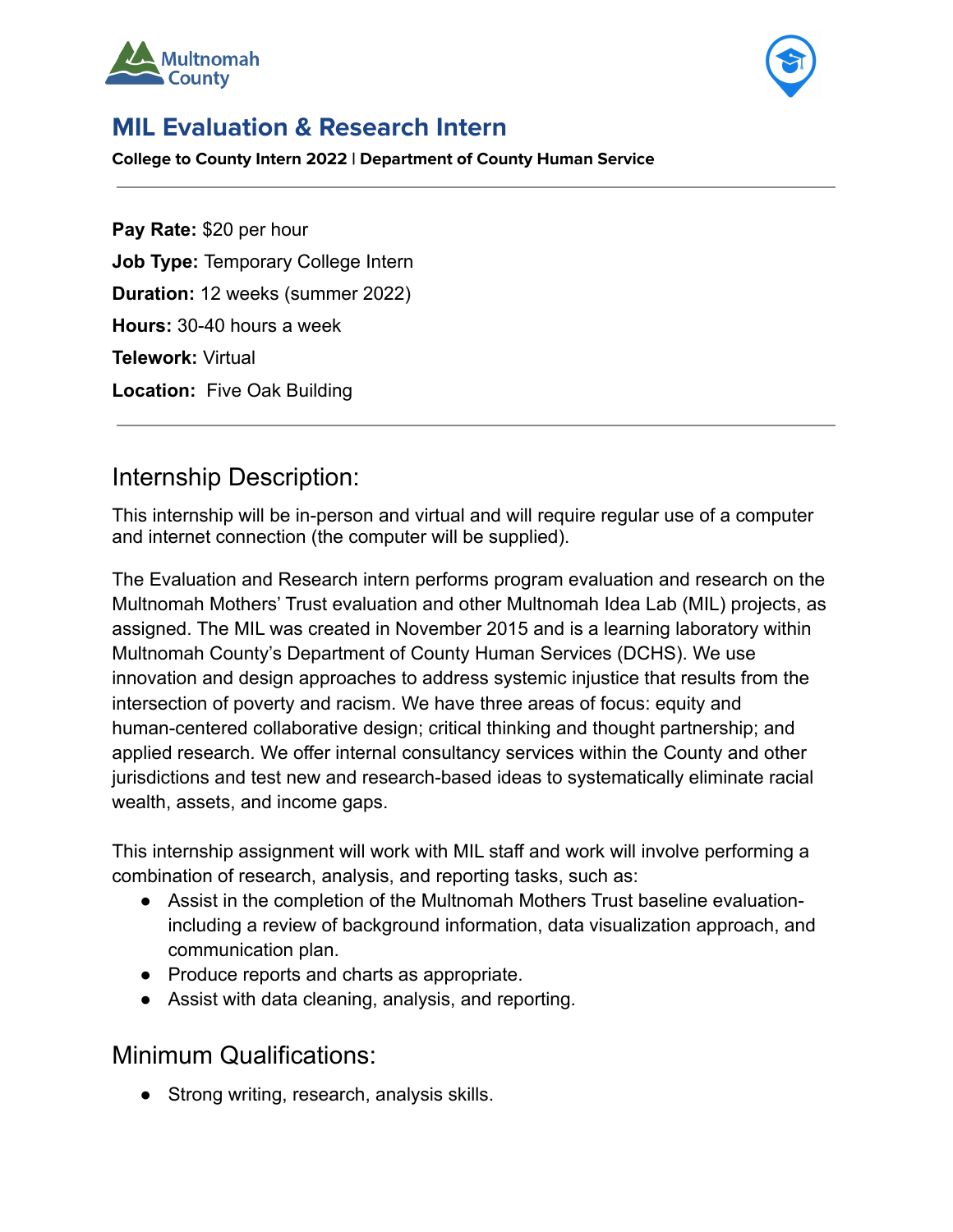



- Experience in, or interest in learning about descriptive statistics, creating charts, graphs, and other figures for reports and presentations.
- Experience with or interest in learning about spreadsheets and databases to support project activities.
- Ability to assist in data collection and analysis.
- Ability to both follow directions and work independently.
- Ability to work cooperatively and develop effective working relationships with diverse work groups.
- Demonstrated ability, or a strong desire to learn, to apply an equity or racial justice lens to your work to help foster a culture of respect, inclusiveness, and appreciation of diverse perspectives, backgrounds, and values. [Link for more](https://multco.us/safety-trust-and-belonging-workforce-equity-initiative) [information](https://multco.us/safety-trust-and-belonging-workforce-equity-initiative).

**COVID-19 Vaccination Requirement:** To protect the health of the community and employees, Multnomah County requires employees to be fully vaccinated against COVID-19 or have an approved medical or religious exception as a qualification of employment.

The rule applies to all employees, as allowable by law. Candidates who receive an offer of County employment must provide proof of vaccination upon hire or submit an exception request prior to their start date.

### **Veterans' Preference:**

Under Oregon Law, qualifying veterans may apply for veterans' preference for this recruitment. Review our [veterans' preference website](http://multco.us/jobs/veterans-preference-information-and-instructions) for details about eligibility and how to apply.

For veterans qualified for Veterans' Preference: If you believe you have skills that would transfer well to this position and/or special qualifications that relate to this position, please list those skills and/or qualifications.

**Accommodation under the Americans with Disabilities Act:** We gladly provide reasonable accommodation to anyone whose specific disability prevents them from completing an application or participating in this recruitment process. Please contact the recruiter below in advance to request assistance. Individuals with hearing or speech impairments may contact the recruiter through the Telecommunications Relay Service by dialing 711.

### **Application Instructions:**

Please fill out and submit an application for this position through the form also located on this [website](https://multco.us/college-county). The deadline for submitting an online application is April 3, 2022.